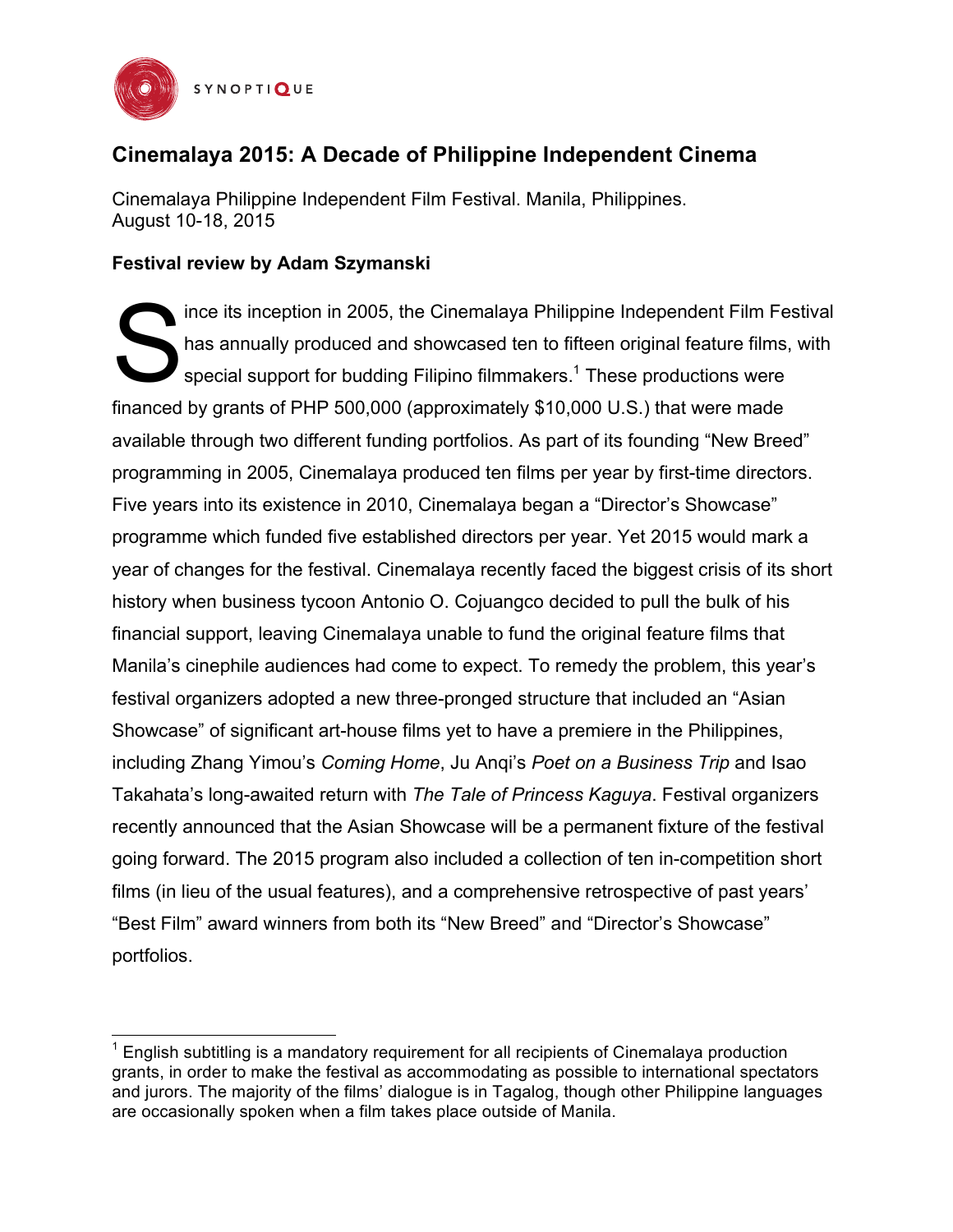Cinemalaya 2015 **Adam Szymanski** Adam Szymanski Adam Szymanski Adam Szymanski Adam Szymanski Adam Szymanski Adam Szymanski Adam Szymanski Adam Szymanski Adam Szymanski Adam Szymanski Adam Szymanski Adam Szymanski Adam Szym

My curiosity about Philippine independent cinema was piqued in 2009 when I was introduced to the work of queer Indigenous filmmaker Kanakan Balintagos (during the period when he was directing under the name of Auraeus Solito). After *The Blossoming of Maximo Oliveros*, his Cinemalaya breakthrough about the love story between a boy and a police officer set in a Manila slum, Balintagos found modest success on the international film festival circuit showing films about topics as diverse as gay teen sexuality (*Boy*) and the spiritual life of his ancestral people (*Palawan Fate*) at the Torino Gay and Lesbian Film Festival and the Cannes Director's Fortnight, respectively. For international audiences, he quickly became the flag bearer of contemporary Philippine cinema and the proliferation of minority perspectives that it has fostered. Nevertheless, the majority of Cinemalaya titles have yet to be screened or distributed outside of the Philippines, so the 2015 retrospective was a truly rare opportunity to witness the artistic context in which Philippine independent cinema produced its new standout auteur—an opportunity that I couldn't pass up. Based on the crowds of people who filled the Cultural Center of the Philippines each day of the festival, it appears that local audiences found the programming just as compelling.

Cinemalaya's popularity is worth highlighting, especially considering its shoestring budgets and clear focus on promoting young homegrown filmmakers. The international star factor is virtually nonexistent, as it's not the sort of "A-list" festival where non-Filipino films make their premieres. Cinemalaya also prides itself on being a noncommercial antithesis to both Hollywood and the Philippine studio system. Yet audiences continue to grow, and the festival attracts involvement from national celebrities such as Piolo Pascual and Rhian Ramos, who were both in attendance for this year's closing film *Silong [Shelter]*, to the pleasure of screaming fans. Cinemalaya has exponentially multiplied its attendance figures from 11,607 in its inaugural year in 2005 to an impressive  $96,639$  in 2013.<sup>2</sup> The demographic composition of the audience is equally noteworthy; the spectators are for the most part younger than the filmmakers, and as writer-director Clodualdo Del Mundo, Jr. notes, the filmmakers are considered

<sup>2</sup> Official festival attendance figures are compiled in *Making Waves: 10 Years of Cinemalaya* (99).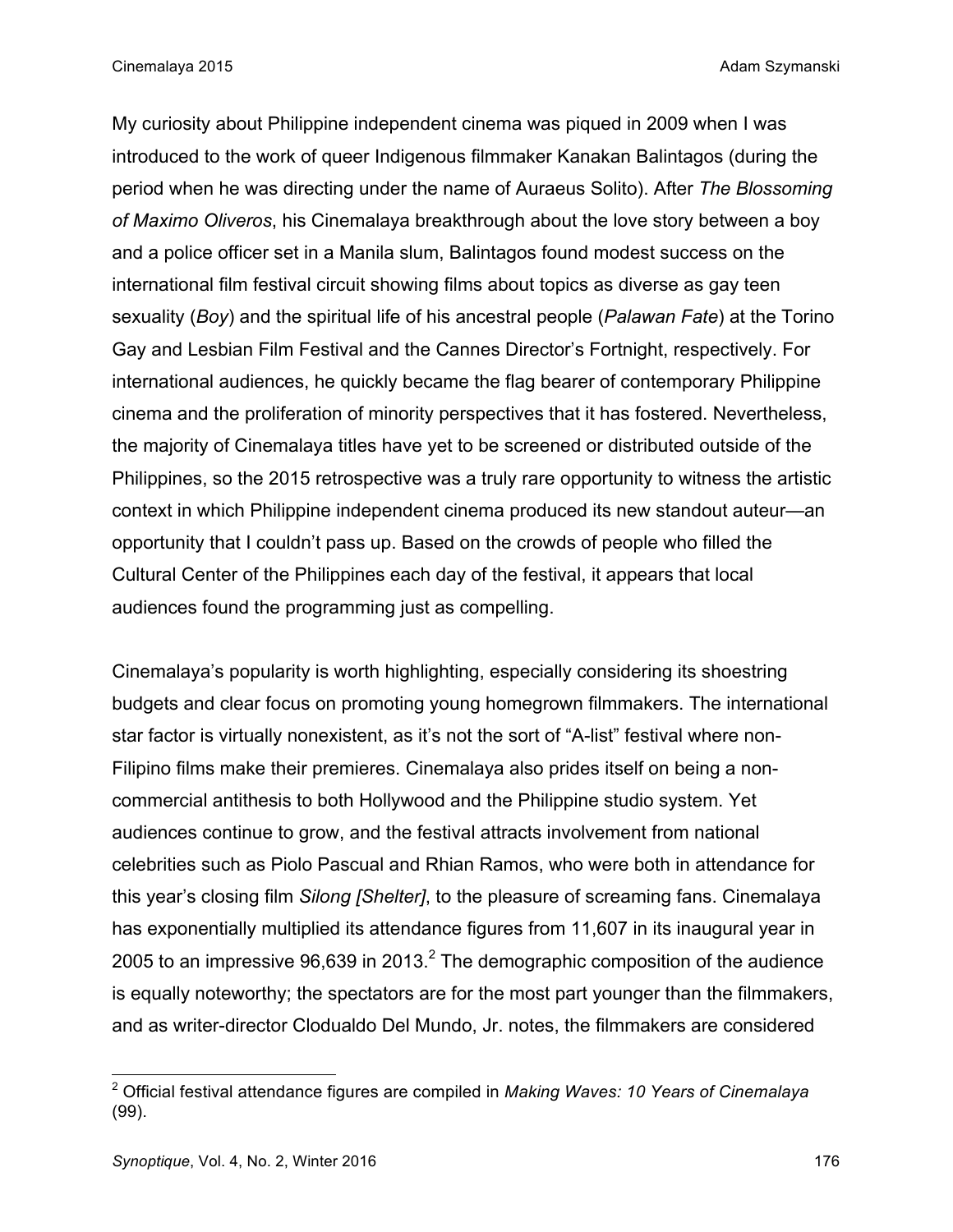old if in their thirties (7). In an age when home and online viewing are frequently cited as successors to the theatrical experience, it's a refreshing sight, especially given the onscreen subject matter.

In commenting on some of the festival's dominant themes, Lito B. Zulueta argues that "Cinemalaya has given rise to a cinema of the marginal" (32). The creative freedom afforded by independent cinema and digital technology has resulted in a wealth of films that tell stories about the quotidian problems of Filipinos who must contend with life in a globalized economy that doesn't do them any favours. Unlike many upper-class romances produced by commercial studios, wherein a confusing love life is the biggest problem facing the pale-skinned characters,<sup>3</sup> Cinemalaya has repeatedly fostered filmmaking that is in touch with the diverse peoples who compose Filipino society. Darkskinned Filipinos, Indigenous peoples, slum dwellers, gays, women, children and migrants show up on screen in prominent roles, thanks to Cinemalaya's commitment to new minority filmmakers. For at least one commentator with decades of experience in the Philippine film industry, this shift in representational practices combined with the fact that independent films account for about half of the national Filipino annual film output (Cheah 41), constitutes "a sort of renaissance in the history of our national cinema" (Del Mundo, Jr.  $5)$ . $^{4}$ 

The following sections account for some of the festival's most politically pressing minority perspectives that were articulated by the retrospective, including those of migrants, Indigenous peoples, and youth.

<sup>3</sup> The Philippine star system is dominated almost exclusively by light-skinned (*maputi*) Filipinos. This phenomenon can be found elsewhere in East and South Asia, and is reflective of racist standards of beauty imported by colonial interests from the West.

 $4$  Nestor Jardin provides a nearly comprehensive list of Cinemalaya films that have gone on to receive awards at international festivals. This international recognition underscores the enthusiasm that local critics and film industry personnel have expressed for the festival. For details, see the chapter entitled "The Cinemalaya Philippine Independent Film Festival" in *A Reader in Philippine Film: History and Criticism*.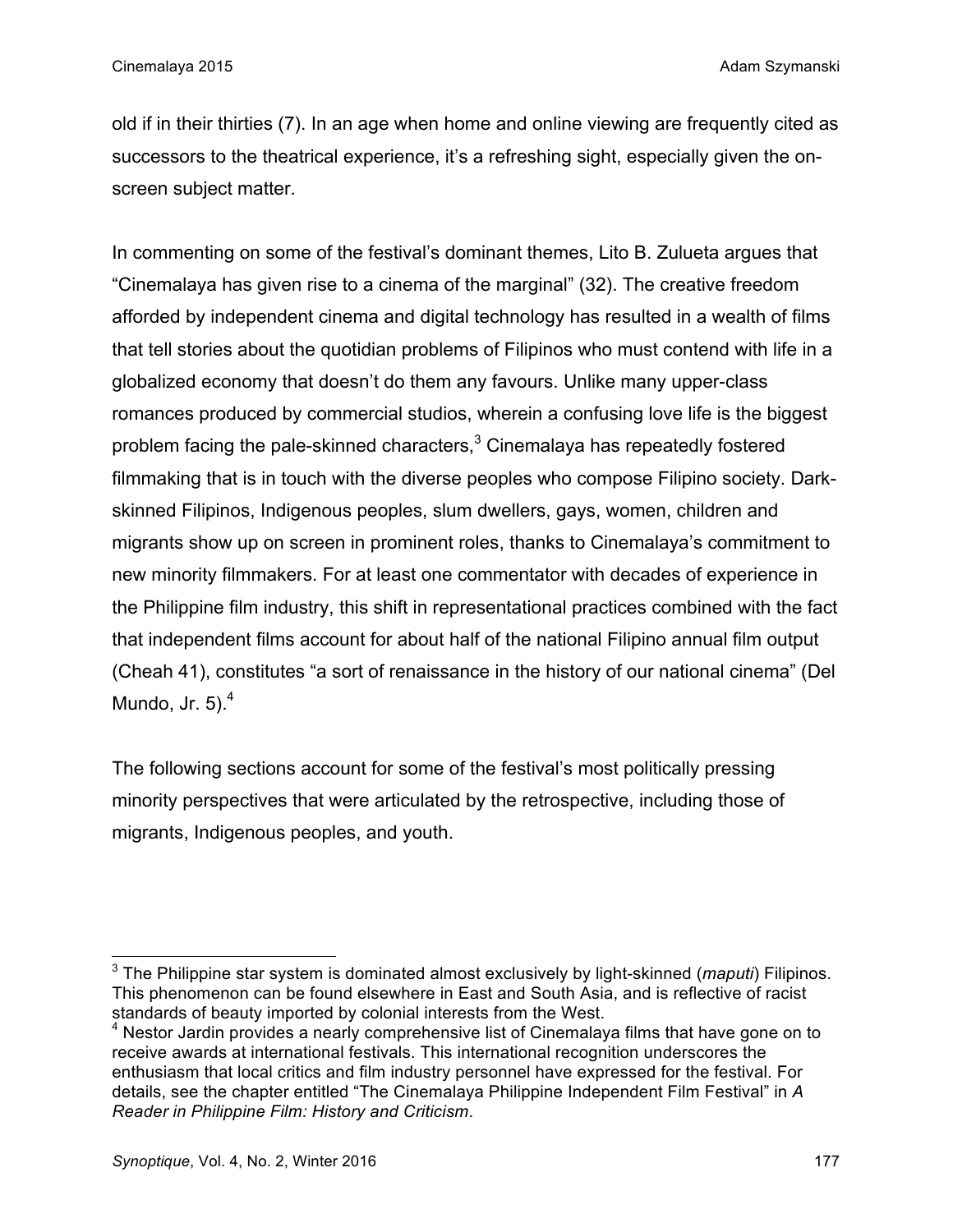### **Precarious Migration**

*Halaw* [*Ways of the Sea]* (Sheron Dayoc, 2010) and *Transit* (Hannah Espia, 2013) both put the migrant Filipino experience on screen. The former follows a clandestine boat ride past the Malaysian border and the latter bears witness to the ruthless deportation of Filipino children born in Israel to parents who work illegally on expired visas as domestic help. In *Halaw*, a group of strangers all seeking work in Sabah (a Malaysian state) board a rickety ship that navigates rough waters and interpersonal tensions. This bleak film challenges the ideologically suspect narrative that hard work could actually improve their lives. In an opening scene that sets the tone for the rest of the film, a frustrated pimp tries to convince two pre-teen girls to board the ship with him so that he can sell their virginity to Malaysian businessmen and pay off his debts. He manages to bring one of them along for the harrowing voyage where the characters endure hunger and danger only to be shot at by border patrol as they cross into Malaysian waters and disperse into the night to evade capture. *Transit* also grounds its drama in the real-life difficulties that face some Filipino diasporic communities by telling the story of a family ripped apart by Israeli immigration policy. In a manner reminiscent of Gus Van Sant's *Elephant*, the film strings together vignettes about how the lives of different family members are affected by the constant threat of deportation.<sup>5</sup> It makes for a deconstructed melodrama that doubles as a timely critique of the conditions of migration under global capital.

#### **Indigenous Visions**

Cinemalaya has helped to bring a number of groundbreaking Indigenous films into being, including *K'Na The Dreamweaver* (Ida del Mundo, 2014)6 and *Batad: Sa Paang* 

 $5$  For a historical analysis of the deportation of Filipino caregivers from Israel, see Claudia Liebelt's *Caring for the 'Holy Land': Filipina Domestic Workers in Israel*.<br><sup>6</sup> Ida Del Mundo, the director of *K'Na the Dreamweaver* is in fact a non-Indigenous Filipina-

American who encountered the T'boli peoples in 2013 at the T'nalak Festival (t'nalak is the traditional cloth of the "dream weavers" and serves a number of important social functions, such as the transmission of myth and religion). Whether or not this film should in fact be considered a work of Fourth Cinema (and thus an "Indigenous film") depends on the framework applied. In "Celebrating Fourth Cinema," Barry Barclay expounded a set of criteria that would exclude this film from being considered a work of Fourth Cinema as it was not made entirely by and for an Indigenous peoples. Houston Wood takes a different approach in his book, *Native Features*, and argues that Indigenous filmmaking should be configured as a continuum with no defined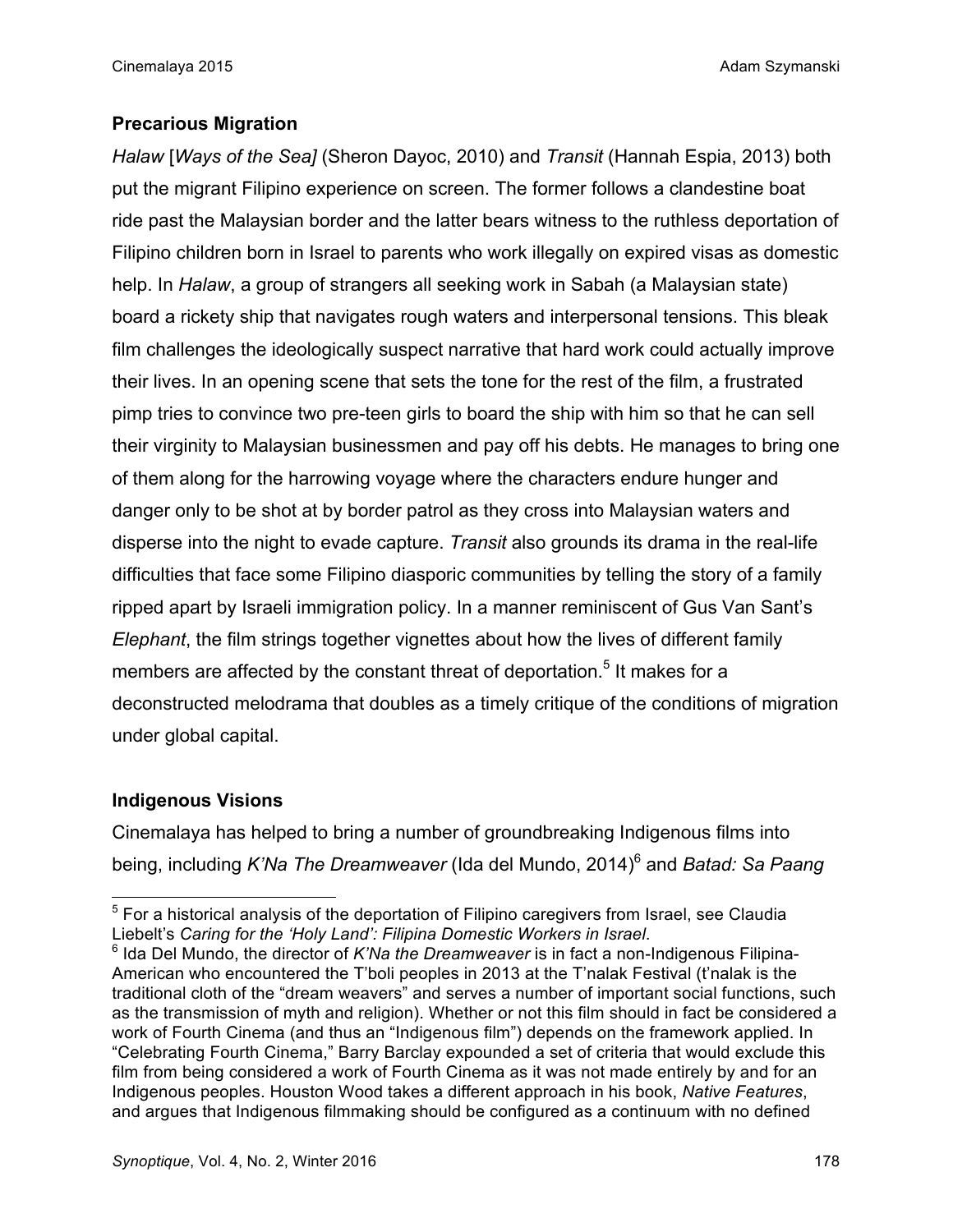*Palay* (Benji Garci & Vic Acedillo Jr., 2006) which were both on display at this year's retrospective. *K'na The Dreamweaver* was shot in the ancestral homelands of the T'boli people in Lake Sebu, South Cotabato, and takes place in a mythic time. Lead character princess K'Na is torn between her duty to end an ancient conflict by marrying a man from an opposing clan and her desire to be with the local man who she truly loves. The dilemma plays out through lyrical images of intricate textile patterns made by the community dreamweavers – women who dream patterns with social and spiritual utility for the community. K'Na eventually chooses to weave a pattern that ends the violence between the warring clans, but it bonds her to a strange new man she must now learn to love. The pervasive sense of longing that colours her decision is evoked by the traditional T'boli songs that lift her story from personal drama to a tragedy of mythic proportions. The film echoes a number of other Fourth Cinema works such as *Atanarjuat: The Fast Runner* (Zacharias Kunuk, 2001) and *Ten Canoes* (Rolf de Heer and Peter Djigirr, 2006) that take place prior to colonial contact in order to revive images of traditional Indigenous life.

*Batad: Sa Paang Palay* lightheartedly comments on the fissure between modern life in the Philippines and the traditional ways of the Batad people who cultivate the rice terraces of Ifugao (a majestic UNESCO World Heritage Site). It focuses on a teenage boy who loses interest in the agricultural work of his ancestors the more he interacts with urban Filipinos and foreign tourists. The shift in his cultural influences culminates in a fetishistic obsession with acquiring a pair of shoes. Drama and comedy ensue, as he must deal with his father's disapproval and a clunky pair of hiking boots that cause him to trip all over the rice fields that he used to navigate so effortlessly. By the end of the film, he decides to stay in Ifugao, cultivate rice in the manner of his ancestors, and pursue a local woman who has aroused his interest and quelled his passing obsession with modern Filipino life. Like *K'Na The Dreamweaver*, *Batad* is a film that stresses the

 $\overline{\phantom{a}}$ 

inclusion or exclusion criteria. I include the film under the "Indigenous Visions" heading here in order to signal how Cinemalaya has represented the lives, traditions and lands of Indigenous peoples in the Philippines, even when the filmmaker in question is foreign to the cultural positions represented on screen.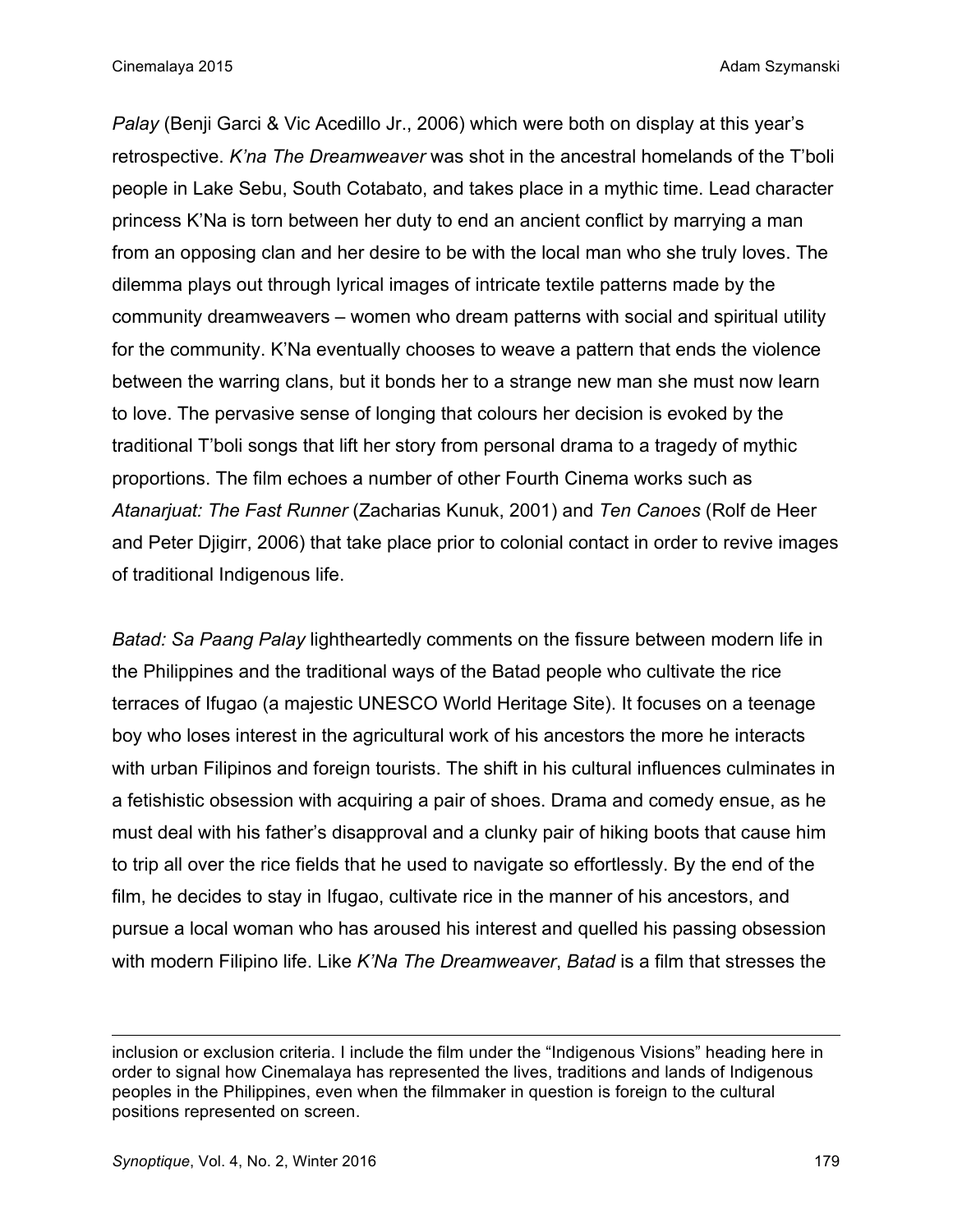importance of duty to culture and community in the face of the temptations posed by fleeting romance and disposable consumer goods.

## **Corruption**

Filipinos are well acquainted with hearing about government corruption. A year before Erik Matti's crime thriller *On The Job* (2013) tossed the problem of rampant corruption into the limelight behind the star vehicle that is Piolo Pascual, Lawrence Fajardo's *Posas [Shackled]* (2012) impressed the Cinemalaya jury with a gritty story on the very same topic of police officers who force prisoners to carry out extra-judicial killings for political gain. *Posas* opens with an act of petty criminality. Protagonist Jestoni Biag steals a high-end cellphone from a bourgeois Filipina. He is eventually "brought to justice," but winds up getting more than just some draconian jail time. In the film's penultimate scene, a corrupt police chief blackmails Jestoni into killing off a local gang lord that the police have bound and blindfolded. It makes for a poignant film that sympathizes with the thieves of Manila's slums who are offered little to no economic alternatives other than crime, and then must contend with further exploitation when eventually detained by law enforcement officials.

In contrast to this indie feature's intense violence, *Last Supper #3* (Veronica Velasco, 2009) broaches the problem of corruption with a dose of Kafkaesque black comedy. It tells the true story of a gay production assistant who must navigate the never-ending absurdities of the Filipino legal system after having misplaced a prop (a "last supper" decoration, which is common to find in Filipino dining rooms). His mild infraction results in a multi-year struggle to pay the decoration's owner, settle legal fees, and ultimately testify in front of a judge on criminal charges that, if upheld, would have had him thrown in jail. The absurdity of it all is registered by Joey Paras's witty performance as an honest man who tries to hold onto his decency despite being treated like a hardened criminal for a harmless mistake. Underneath all of the laughs lies a pointed critique of a bloated and nepotistic legal bureaucracy that can dehumanize the most upstanding of citizens.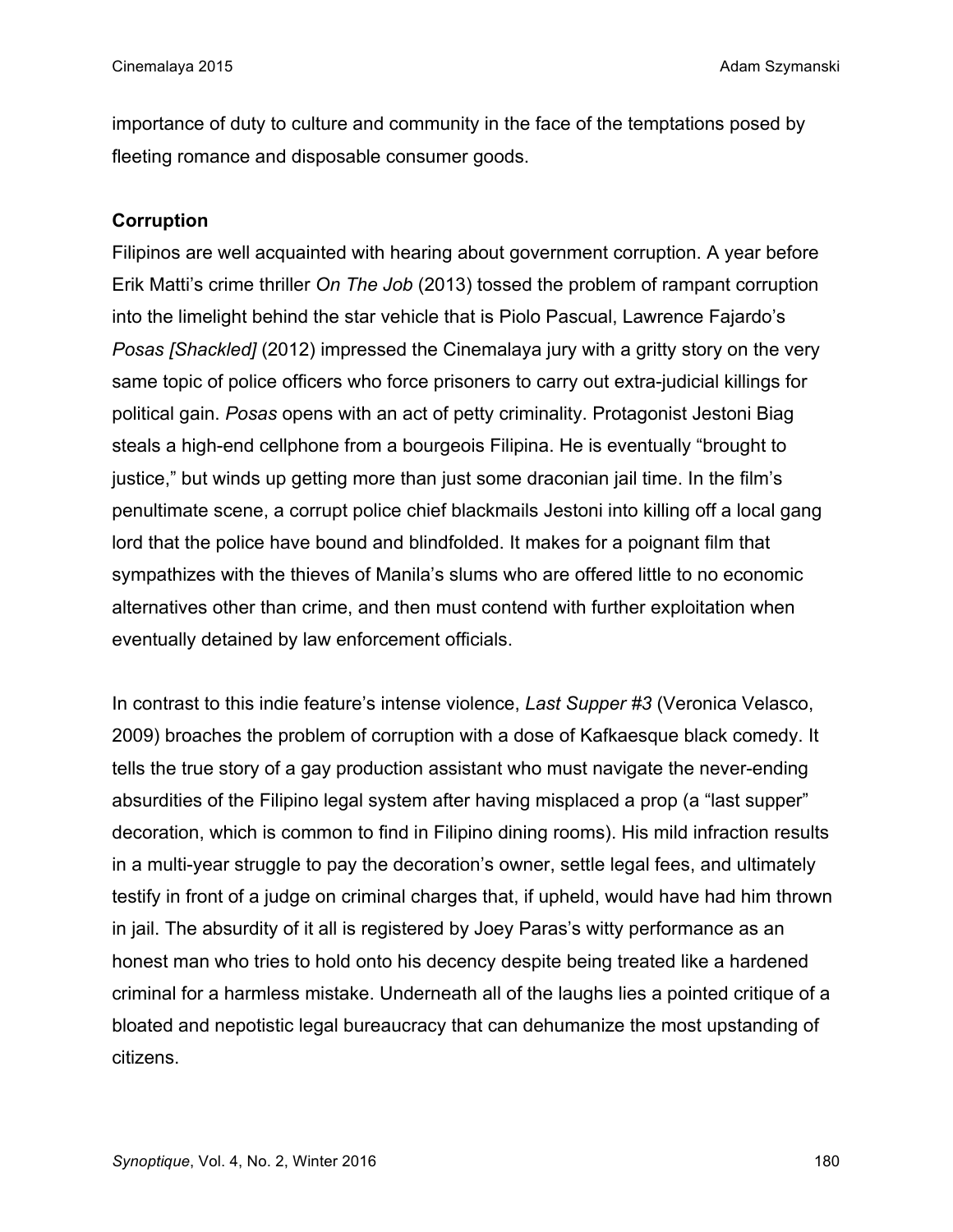#### **Youth**

Perhaps the most remarkable trend of Cinemalaya's eleven-year history is the recurrent and self-reflexive focus on youth. Two notable award winners from the festival's inaugural year starred child protagonists: Nathan Lopez as Maxi, a gender-bending preteen who falls in love with a local cop in Auraeus Solito's indie hit *The Blossoming of Maximo Oliveros* (2005), and Elijah Castillo in Clodualdo del Mundo, Jr.'s *Pepot Artista*  [*Pepot Superstar*] (2005), as a kid who dreams of becoming a movie star and gets to act out his fantasies through musical numbers and vignettes that pay homage to the golden age of Philippine cinema. The cute factor certainly has something to do with these films' success, especially in the case of *Pepot Artista*, but there is something more profound that unites these two films and embodies a certain tendency within Cinemalaya as a whole: an affirmative care for the Filipino future. *Maximo* ends with a broken heart and *Pepot Artista* with a dose of reality, but both films wholeheartedly sympathize with their protagonists' efforts to live the lives that they want to live, even when their desires clash with conservative societal expectations and dire economic situations. While some of the realist works cited above, like *Halaw*, *Transit,* and *Posas,* dwell on the injustices of society and end on very grim notes, they, like the more fun-loving films *Maximo* and *Pepot Artista*, have an unbounded sympathy for their characters who survive the most tumultuous circumstances. The sympathetic attitude embodied by the overwhelming majority of films included in the retrospective is an affective and political disposition that refuses to give in to the cutthroat, individualistic logic of the global economy that condemns so many Filipinos to a life of material poverty.

In spite of its strong focus on youth, 2015 may well mark the year that Cinemalaya has come to maturity. It overcame the disappointment of not having produced any new features this year, secured new funding from the Cultural Center of the Philippines to produce ten feature films for next year's festival,<sup>7</sup> and reflected on its accomplishments thus far through an extensive retrospective. In one of those telling moments when the movies echo the historical context of their production and distribution, this year's best

 $<sup>7</sup>$  In 2016, the grants will be for PHP 750,000 (about \$15,000 U.S.) since the festival will only be</sup> funding ten films instead of the habitual fifteen.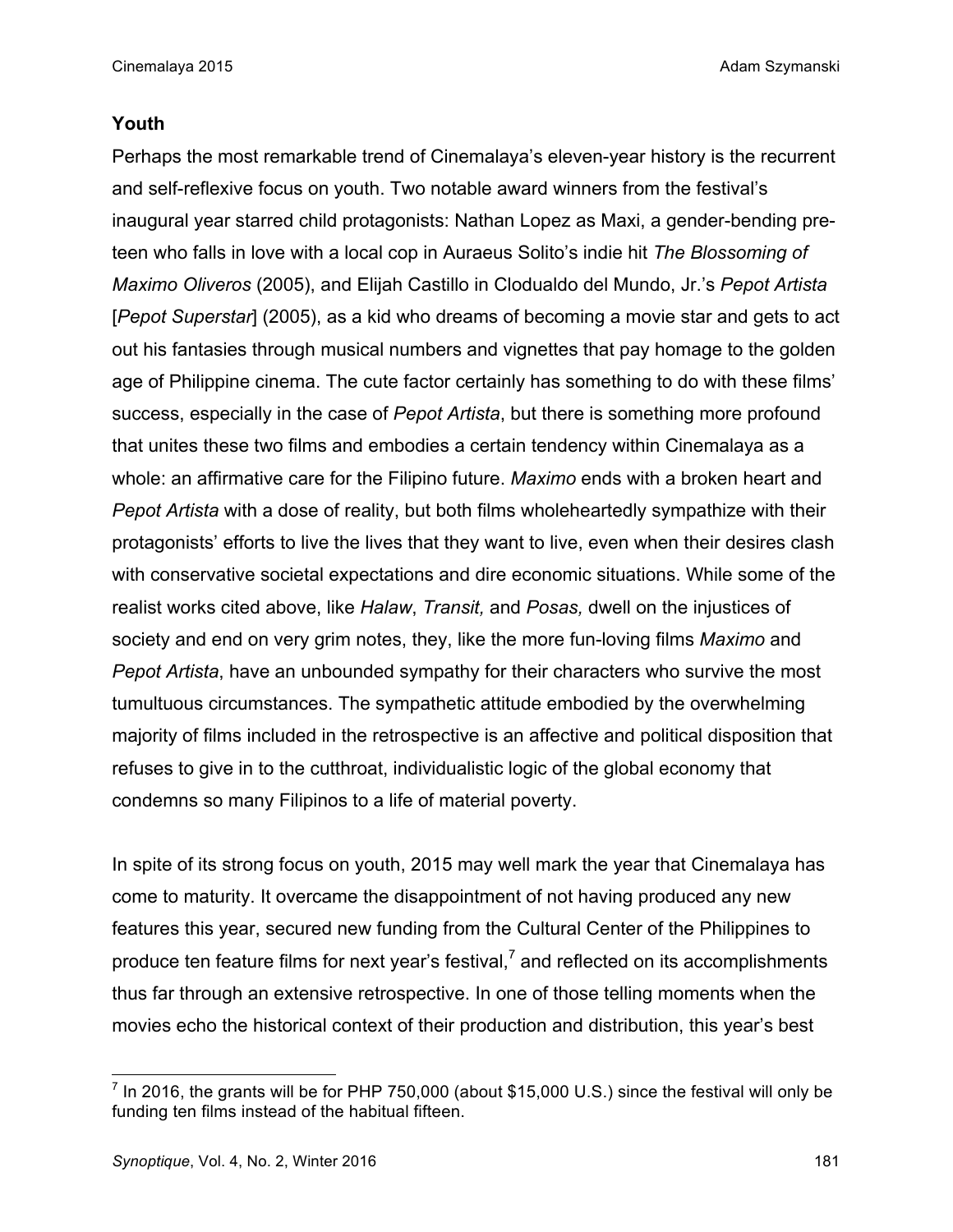picture award in the short film competition went to *Pusong Bato [Stone Heart]* (Martika Ramirez Escobar), a film about a retired actress who spends her days looking back on the highlights of her career. I'm sure the resonance with Cinemalaya's own situation was not lost on the jurors.

With such a young and diverse pool of talent having matured at Cinemalaya over the past decade, it is likely that the Philippines will continue to produce films that depict the people and appeal to the people in ways that distinguish the spirit of independent cinema from its less reflexive counterparts in evermore distinct and urgent ways. Cinemalaya is now more than just a festival: it doubles as a platform for the expression and emergence of minority subjectivities that are otherwise absent from mainstream Filipino screens and their habitual blindness and apathy towards class and race-based systems of oppression. It also serves as a poignant reminder of how digital filmmaking technology can assume a political valency when paired with uncompromising artists and art institutions that are committed to narrating marginalized and underrepresented experiences that make commercial cinemas and their establishment values very uncomfortable. Philippine independent cinema has had to contend not only with Hollywood exports but also with a national film industry that has failed to confront the issues at Cinemalaya's thematic core: poverty, racism, neocolonialism and corruption. Independent Philippine cinema is still marginal to the culture industry, yet armed with honesty and criticality, it is consistently winning over Filipino audiences who are finally starting to see the drama of their daily lives on screen.

Adam Szymanski is a doctoral candidate in the Film and Moving Image Studies program at Concordia University.